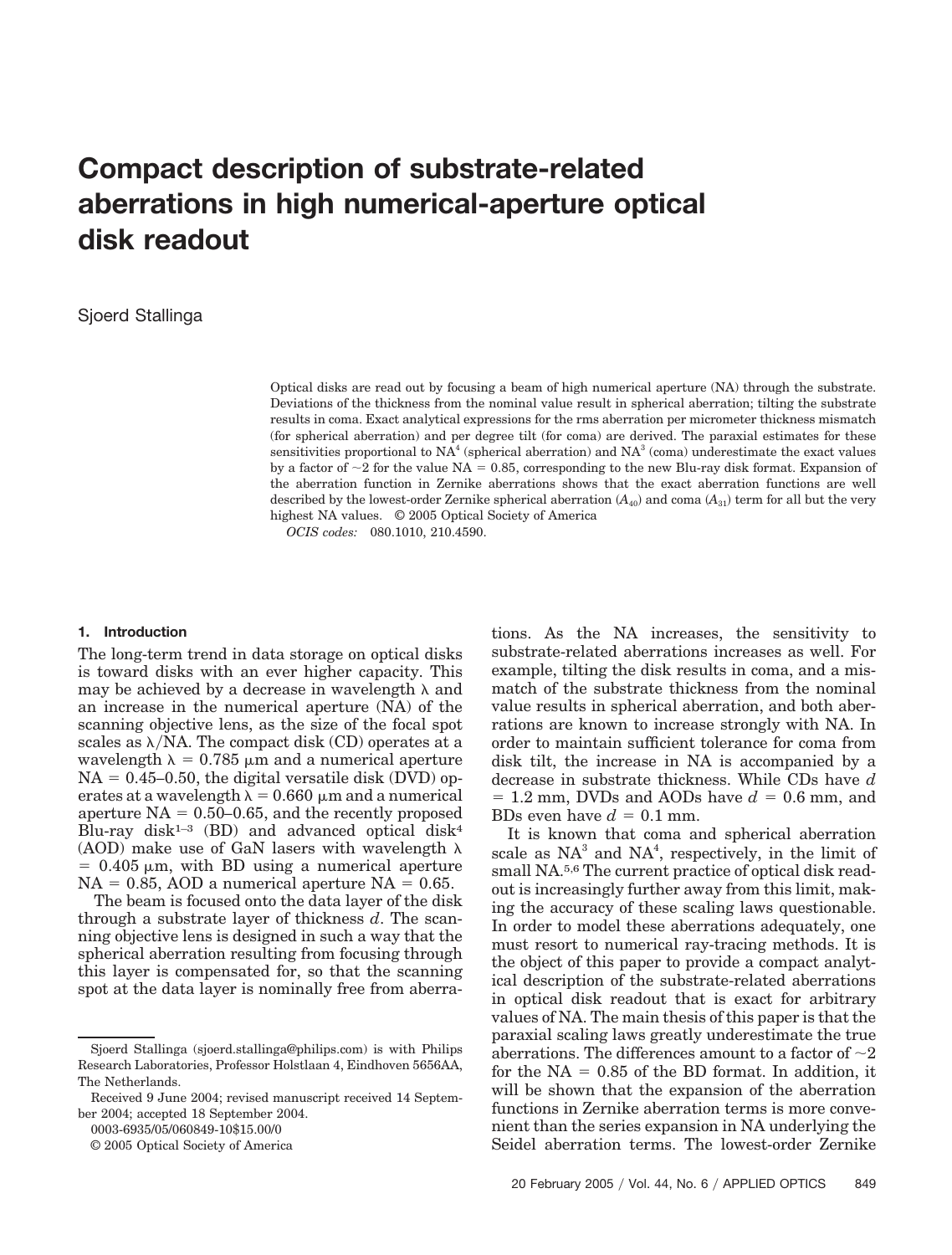

Fig. 1. General ray path along  $P_1P_2P_3$  and chief ray path along  $A_1A_2A_3$  through a plate of thickness *d* tilted over an angle  $\beta$ . The reference point is the focus of the incident spherical wave *O* and may be changed to  $O'$  in order to minimize the rms aberration (in that case,  $O'$  is the diffraction focus).

terms alone are already sufficient to describe the exact rms aberration within a few percent or less, even up to NA values around  $NA = 0.90$ .

Previous work dealt either with the small NA limit5,6 or with an expansion in Seidel aberrations based on the Gaussian focus as the reference point.7 Differences with the present paper concern (i) the use of the diffraction focus instead of the Gaussian focus as the reference point for the aberration function, (ii) the analytical calculation of exact rms values of the aberration function (this value is the measure of choice for describing the quality of the scanning spot), (iii) the analytical calculation of the Zernike coefficients, and (iv) an arbitrary refractive index of the incidence medium.

The content of this paper is as follows. In Section 2, a review of a general method to calculate the aberration function is given, in Section 3, this is applied to spherical aberration from thickness mismatch, and, in Section 4, to coma from disk tilt. In Section 5, extensions of the methods used to near-field systems and birefringent media are discussed.

#### **2. Aberration Function**

Consider a spherical wave in a medium of refractive index  $n_1$  converging on  $O$  that passes a plan-parallel plate of refractive index  $n_2$  and of thickness  $d$  tilted over an angle  $\beta$ . The wave-front aberration is defined as the difference in optical path length for a general ray along  $OP_1P_2P_3$  and for the chief ray  $OA_1A_2A_3$ .<sup>7</sup>

$$
W = [OP_1P_2P_3] - [OA_1A_2A_3], \tag{1}
$$

where  $P_1$  and  $P_2$  are the refraction points of a general ray,  $A_1$  and  $A_2$  are the refraction points of the chief ray,  $O$  is the reference point, and the lines  $OP_3$  and  $OP_3$  are perpendicular to  $P_2P_3$  and  $A_2A_3$ , which defines  $P_3$  and  $A_3$ , respectively (see Fig. 1). In the following, the virtual focus point *O* is taken to be the

center of the coordinate frame; the *z* axis is taken to be the optical axis. The position vectors of the points  $P_j$  are  $\mathbf{r}_j$   $(j = 1, 2, 3)$ .

Any point  $O'$  may be taken as the reference point. Then the points  $P_3$  and  $A_3$  must be replaced by points  $P_3'$  and  $\overline{A_3}$ , respectively. However, the optical path lengths must still be calculated starting from point *O*. Traditionally, the aberration function is defined such that the reference point  $O'$  is the Gaussian focus, i.e., the point for which the wave-front tilt in *x* and *y* and the defocus are zero. The three degrees of freedom in the form of the three coordinates of  $O<sup>2</sup>$  can always be chosen so that the conditions on zero wave-front tilt and defocus are satisfied. A more appropriate alternative for the high NA systems that are the subject of this paper is to take  $O'$  as the diffraction focus, i.e., the point for which the rms value of the aberration function is minimum. Even in the limit of small NA, there is a small difference between the Gaussian and diffraction focus that needs to be taken into account.

The optical path lengths can be expressed as the inner product between ray vectors and position vectors. The ray vector in the surrounding medium (for  $OP_1$  and  $P_2P_3$ ) is  $\mathbf{g}_1$ , and the ray vector in the plate is **g**2. These ray vectors are perpendicular to the wave fronts and satisfy the eikonal equations<sup>8</sup>  $\mathbf{g}_i^2 = n_j^2$  for  $j = 1$ , 2. It follows that

$$
[OP1P2P3] = \mathbf{g}_1 \cdot \mathbf{r}_1 + \mathbf{g}_2 \cdot (\mathbf{r}_2 - \mathbf{r}_1) + \mathbf{g}_1 \cdot (\mathbf{r}_3 - \mathbf{r}_2)
$$
  
=  $(\mathbf{g}_2 - \mathbf{g}_1) \cdot (\mathbf{r}_2 - \mathbf{r}_1) + \mathbf{g}_1 \cdot \mathbf{r}_3$   
=  $(g_{2\perp} - g_{1\perp})d$ , (2)

where  $g_{0\perp}$  and  $g_{1\perp}$  are the components of the ray vectors perpendicular to the interface, and where it is used that  $P_2P_3$  is perpendicular to  $OP_3$ , implying that  $\mathbf{g}_1 \cdot \mathbf{r}_3 = 0$ , and that the components of  $\mathbf{g}_1$  and  $\mathbf{g}_2$ parallel to the interface are equal to each other (Snell's law). A similar expression can be found for the optical path length  $[OA<sub>1</sub>A<sub>2</sub>A<sub>3</sub>]$  of the chief ray. The wave-front aberration with respect to *O* then follows as

$$
W_0 = (g_{2\perp} - g_{1\perp})d - (g_{2\perp}' - g_{1\perp}')d, \tag{3}
$$

where the prime indicates the ray vectors for the chief ray path.

When a different reference point  $O'$  is chosen, separated from O by the position vector  $\Delta$ **r**, there is an additional contribution to path length, namely,

$$
[P_3P_3'] = \mathbf{g}_1 \cdot (\mathbf{r}_3' - \mathbf{r}_3) = \mathbf{g}_1 \cdot \mathbf{r}_3'
$$
  
=  $\mathbf{g}_1 \cdot [\Delta \mathbf{r} + (\mathbf{r}_3' - \Delta \mathbf{r})] = \mathbf{g}_1 \cdot \Delta \mathbf{r}.$  (4)

where it is used that  $P_3P_3$ <sup>*'*</sup> is perpendicular to  $O/P_3$ <sup>'</sup>, i.e.  $\mathbf{g}_1 \cdot (\mathbf{r}_3' - \Delta \mathbf{r}) = 0$ . This leads to an aberration function with respect to  $O'$  given by

$$
W_O' = (g_{2\perp} - g_{1\perp})d + \mathbf{g}_1 \cdot \Delta \mathbf{r} - (g_{2\perp}' - g_{1\perp}')d - \mathbf{g}_1' \cdot \Delta \mathbf{r}.
$$
  
(5)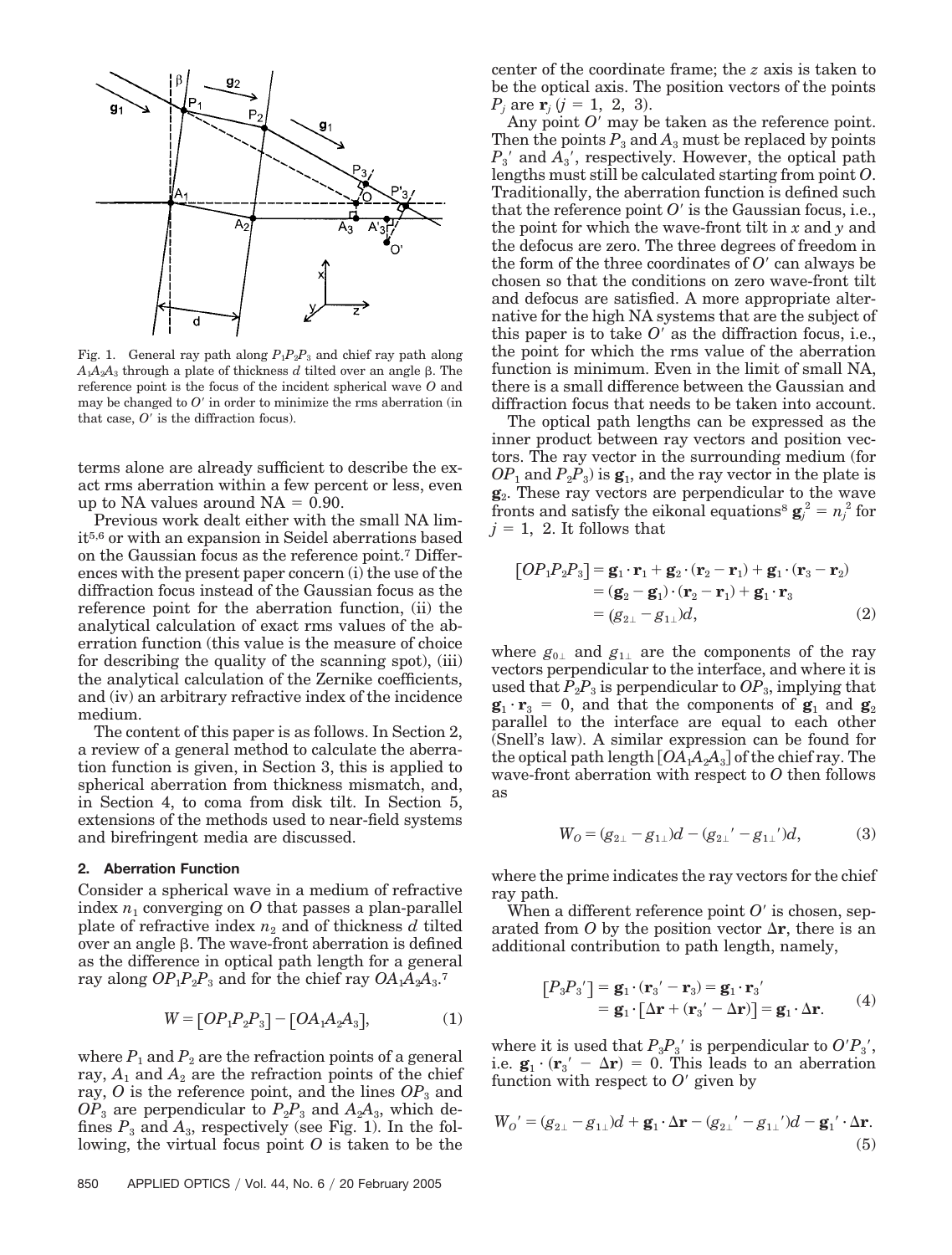This is the general expression for the aberration function of a plane-parallel plate. When the reference point  $O'$  is required to be the Gaussian focus, the coordinates of the position shift  $\Delta r$  can be derived from the requirement that the aberration function *O* be stationary to ray variations close to the chief ray; when the reference point  $O'$  is required to be the diffraction focus, the coordinates of the position shift  $\Delta r$  can be derived from the requirement that the rms value of the aberration function  $W_{O'}$  is minimum.

A coordinate system is chosen such that the optical axis of the converging beam of light coincides with the *z* axis (see Fig. 1). The normal to the plate makes an angle  $\beta$  with the  $z$  axis. The incident rays are parameterized by the radial and azimuthal pupil coordinates  $\rho$  and  $\theta$ , respectively. This gives rise to a parameterization of the ray vectors:

$$
g_{jx} = -\text{NAp}\cos\theta,\tag{6}
$$

$$
g_{jy} = -\text{NA}\rho\sin\theta,\tag{7}
$$

$$
g_{jz} = \sqrt{n_j^2 - N A^2 \rho^2},\tag{8}
$$

for  $j = 1$ , 2, and with NA the numerical aperture. The chief ray is defined by the center of the pupil  $\rho$  $= 0$  so that  $g_{jx} = g_{jy} = 0$  and  $g_{jz} = n_j$ , for  $j = 1, 2$ . The terms related to the shift in reference point are thus

$$
\mathbf{g}_1 \cdot \Delta \mathbf{r} - \mathbf{g}_1' \cdot \Delta \mathbf{r} = -\Delta x \mathbf{N} \mathbf{A} \rho \cos \theta - \Delta y \mathbf{N} \mathbf{A} \rho \sin \theta + \Delta z \left( \sqrt{n_1^2 - \mathbf{N} \mathbf{A}^2 \rho^2} - n_1 \right).
$$
 (9)

It is often convenient to expand the aberration function using Zernike polynomials.8

$$
W(\rho, \theta) = \sum_{n=0}^{\infty} \sum_{m=0}^{\infty} \left[ A_{n,m} Z_n^{m}(\rho) \cos(m\theta) + A_{n,-m} Z_n^{m}(\rho) \sin(m\theta) \right],
$$
 (10)

where the integers *n* and *m* take values such that *n*  $m + 2k$  with  $k = 0, 1, 2$  and where the Zernike polynomials are defined by

$$
Z_{m+2k}{}^{m}(\rho) = \rho^{m} P_{k}{}^{0m} (2\rho^{2} - 1), \tag{11}
$$

where  $P_k^{0m}(x)$  is a Jacobi polynomial. The Zernike functions are an orthogonal and complete set of functions on the unit circle (the pupil), so that the associated Zernike coefficients follow from the integrals

$$
A_{n,m} = \frac{n+1}{\pi} \int_{P} d^{2} \rho W(\rho, \theta) Z_{n}^{m}(\rho) \cos(m\theta), (12)
$$

$$
A_{n,-m} = \frac{n+1}{\pi} \int_{P} d^{2} \rho W(\rho, \theta) Z_{n}^{m}(\rho) \sin(m\theta), (13)
$$

where the integration domain *P* indicates the unit circle, and where the first equation holds for  $m = 0$ . The square of the rms aberration value is the weighted sum of the square of all Zernike coefficients:

$$
W_{\text{rms}}^2 = \sum_{n=0}^{\infty} \sum_{m=0}^{\infty} \frac{A_{n, m}^2 + A_{n, -m}^2}{2(n+1)},
$$
(14)

where the integers *n* and *m* take values such that *n*  $m = m + 2k$  with  $k = 0, 1, 2, \ldots$  This is the property that makes the expansion in Zernike polynomials so useful. It is remarked that a slightly different convention is used compared with Ref. 8; namely, the  $m = 0$  terms have no prefactor here.

## **3. Thickness Error and Spherical Aberration**

We consider the spherical aberration resulting from focusing through a nontilted substrate  $(\beta = 0)$  with a thickness error  $\Delta d$ . The aberration function with respect to the reference point *O* is given by

$$
W_0 = \Delta d \sqrt{n_2^2 - N A^2 \rho^2} - \Delta d \sqrt{n_1^2 - N A^2 \rho^2} - \Delta d (n_2 - n_1).
$$
 (15)

In order to find the aberration function with respect to the diffraction focus, an axial shift of the reference point  $\Delta z$  must be applied so that the rms value of the resulting aberration function is minimum. This gives the aberration function for the reference point  $O'$  as

$$
W_{O'} = \Delta d[\sqrt{n_2^2 - NA^2\rho^2} + \alpha \sqrt{n_1^2 - NA^2\rho^2} - (n_2 + \alpha n_1)],
$$
 (16)

where

$$
\alpha = \frac{\Delta z}{\Delta d} - 1. \tag{17}
$$

The rms aberration is

$$
W_{\rm rms} = \sqrt{\langle W_{O'}^2 \rangle - \langle W_{O'} \rangle^2},\tag{18}
$$

where the pupil average is defined as

$$
\langle A \rangle = \frac{1}{\pi} \int_{P} d^{2} \rho A(\rho), \qquad (19)
$$

and the integration is over the unit circle. Using the functions

$$
f_j = \sqrt{n_j^2 - \rho^2 N A^2}
$$
 (20)

for  $j = 1, 2$ , we may write that

$$
W_{O'} = \Delta d(f_2 + \alpha f_1),\tag{21}
$$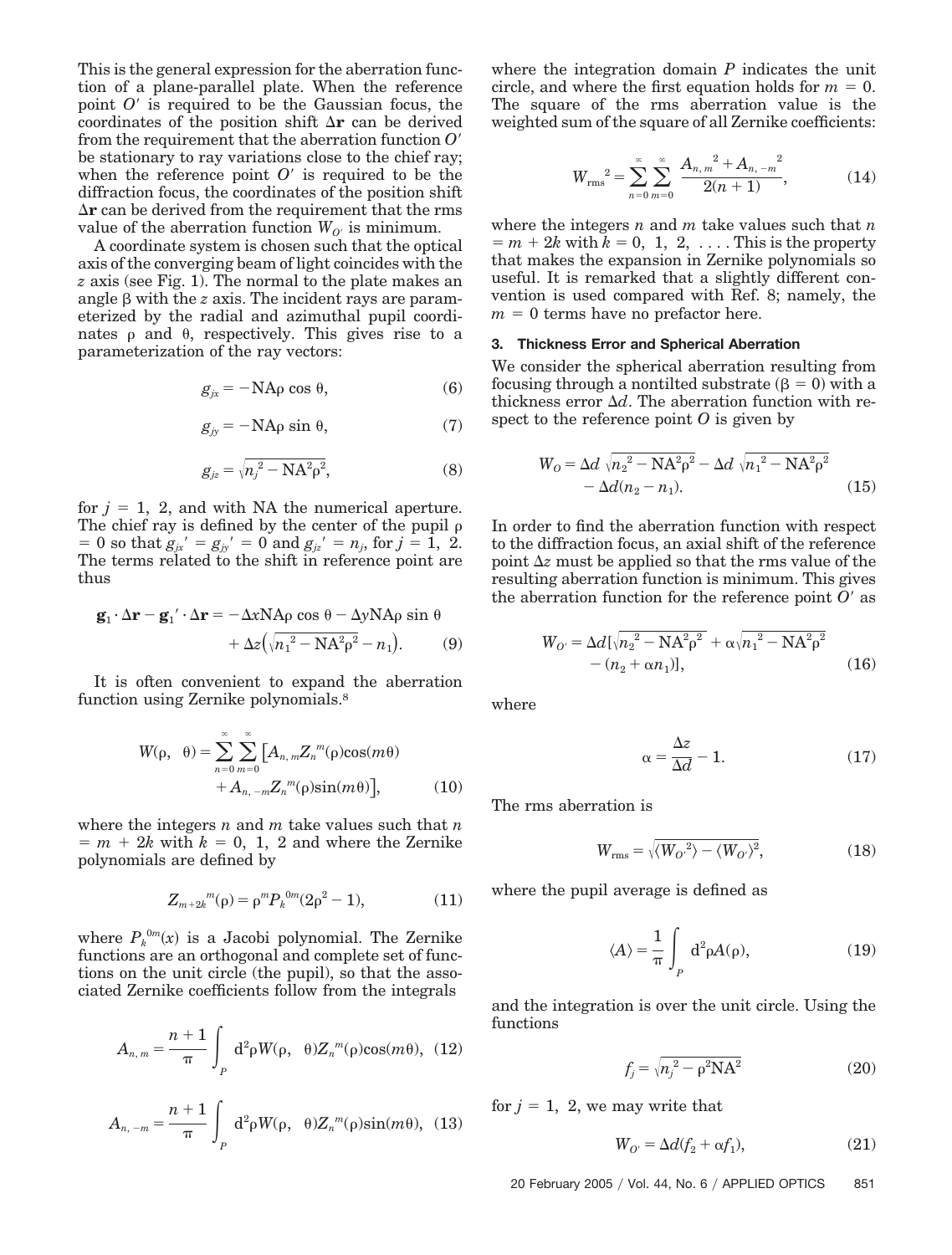where the piston term related to the chief ray contribution to the aberration function  $\Delta d(n_2 + \alpha n_1)$  is left out, as this term drops out of the expression for the rms aberration. The relevant pupil averages then follow as

$$
\langle W_{O'} \rangle = \Delta d(\langle f_2 \rangle + \alpha \langle f_1 \rangle), \tag{22}
$$

$$
\langle W_{O'}^2 \rangle = (\Delta d)^2 (\langle f_2^2 \rangle + 2\alpha \langle f_1 f_2 \rangle + \alpha^2 \langle f_1^2 \rangle). \quad (23)
$$

It is found that (all integrals are evaluated using Mathematica<sup>9</sup>

$$
\langle f_j \rangle = \frac{2}{3NA^2} \left[ n_j^3 - (n_j^2 - NA^2)^{3/2} \right],
$$
 (24)

$$
\langle f_j^2 \rangle = n_j^2 - \frac{1}{2} \text{NA}^2,\tag{25}
$$

$$
\langle f_1 f_2 \rangle = \frac{1}{4NA^2} \left\{ n_1 n_2 (n_1^2 + n_2^2) - (n_1^2 + n_2^2 - 2NA^2) \sqrt{n_1^2 - NA^2} \sqrt{n_2^2 - NA^2} + (n_1^2 - n_2^2)^2 \log \left( \frac{\sqrt{n_1^2 - NA^2} + \sqrt{n_2^2 - NA^2}}{n_1 + n_2} \right) \right\}.
$$
\n(26)

The optimum value of  $\alpha$  is found by minimization of the quadratic expression for  $W_{\rm rms}^2$  in  $\alpha$ :

$$
\alpha = -\frac{\langle f_1 f_2 \rangle - \langle f_1 \rangle \langle f_2 \rangle}{\langle f_1^2 \rangle - \langle f_1 \rangle^2}.
$$
 (27)

The rms wave-front aberration can now be expressed in terms of the calculated pupil averages:

$$
\left(\frac{W_{\rm rms}}{\Delta d}\right)^2 = \langle f_2^2 \rangle - \langle f_2 \rangle^2 - \frac{\left[\langle f_1 f_2 \rangle - \langle f_1 \rangle \langle f_2 \rangle\right]^2}{\langle f_1^2 \rangle - \langle f_1 \rangle^2}.
$$
 (28)

These analytical expressions allow for an easy evaluation of the axial focus shift and the rms aberration in all cases. Figure 2 (solid curve) shows the rms aberration as a function of NA for  $n_1 = 1$  (air-incident case) and  $n_2 = 1.6$ . Apparently,  $W_{\text{rms}}/\Delta d$  increases strongly with NA up to a value of  $W_{\text{rms}}/\Delta d = 0.017$  for the limiting case  $NA = 1$ .

The exact results can be compared with the paraxial limit of low NA. A straight-forward Taylor expansion gives a focal shift to lowest order in NA,

$$
\Delta z_{\rm par} = \frac{n_2 - n_1}{n_2} \, d,\tag{29}
$$

and to second order in NA,



Fig. 2. Exact rms aberration for spherical aberration from thickness mismatch normalized by the thickness mismatch (solid curve), the rms aberration according to the paraxial approximation (small-dashed curve), the lowest-order spherical aberration contribution *W*<sup>40</sup> (medium-dashed curve, nearly coinciding with the solid curve), and the higher-order spherical-aberration contributions  $\sqrt{W_{60}^2 + W_{80}^2}$  (long-dashed curve) as a function of NA for  $n_1$  $= 1.0$  and  $n_2 = 1.6$ .

$$
\Delta z = \Delta z_{\text{par}} \left( 1 + \frac{n_1 + n_2}{4n_1 n_2^2} \text{NA}^2 \right),\tag{30}
$$

where the term in brackets gives the lowest-order correction term of the paraxial result. Similarly, the rms aberration to lowest (fourth) order in NA is

$$
W_{\rm rms, par} = \frac{1}{6\sqrt{5}} \frac{n_2^2 - n_1^2}{8n_2^3 n_1^2} \Delta d\mathbf{N} \mathbf{A}^4,\tag{31}
$$

giving the well-known paraxial  $NA<sup>4</sup>$  scaling for spherical aberration, and to the next (sixth) order in NA,

$$
W_{\rm rms} = W_{\rm rms, par} \bigg( 1 + \frac{3n_1^2 + 2n_2^2}{4n_1^2n_2^2} \text{NA}^2 \bigg), \qquad (32)
$$

where the term in brackets gives the lowest-order correction term of the paraxial result. The accuracy of the paraxial result can be estimated based on the correction term. If the relative error is required to be smaller than  $\epsilon$ , then the NA must be smaller than  $2n_1n_2\sqrt{\epsilon}/\sqrt{3n_1^2+2n_2^2}$ , which boils down to an upper  $\text{limit of NA} = 0.36 \text{ for } n_1 = 1 \text{ and } n_2 = 1.6 \text{ and an}$ error of less than 10%. Clearly, this upper limit is lower than the NA values of current optical disk formats, proving the inadequacy of the paraxial scaling laws.

The paraxial rms aberration can be alternatively derived by starting from the aberration function with respect to the Gaussian focus (this expression is identical to the one derived by Braat<sup>7</sup> for  $n_1 = 1$ ):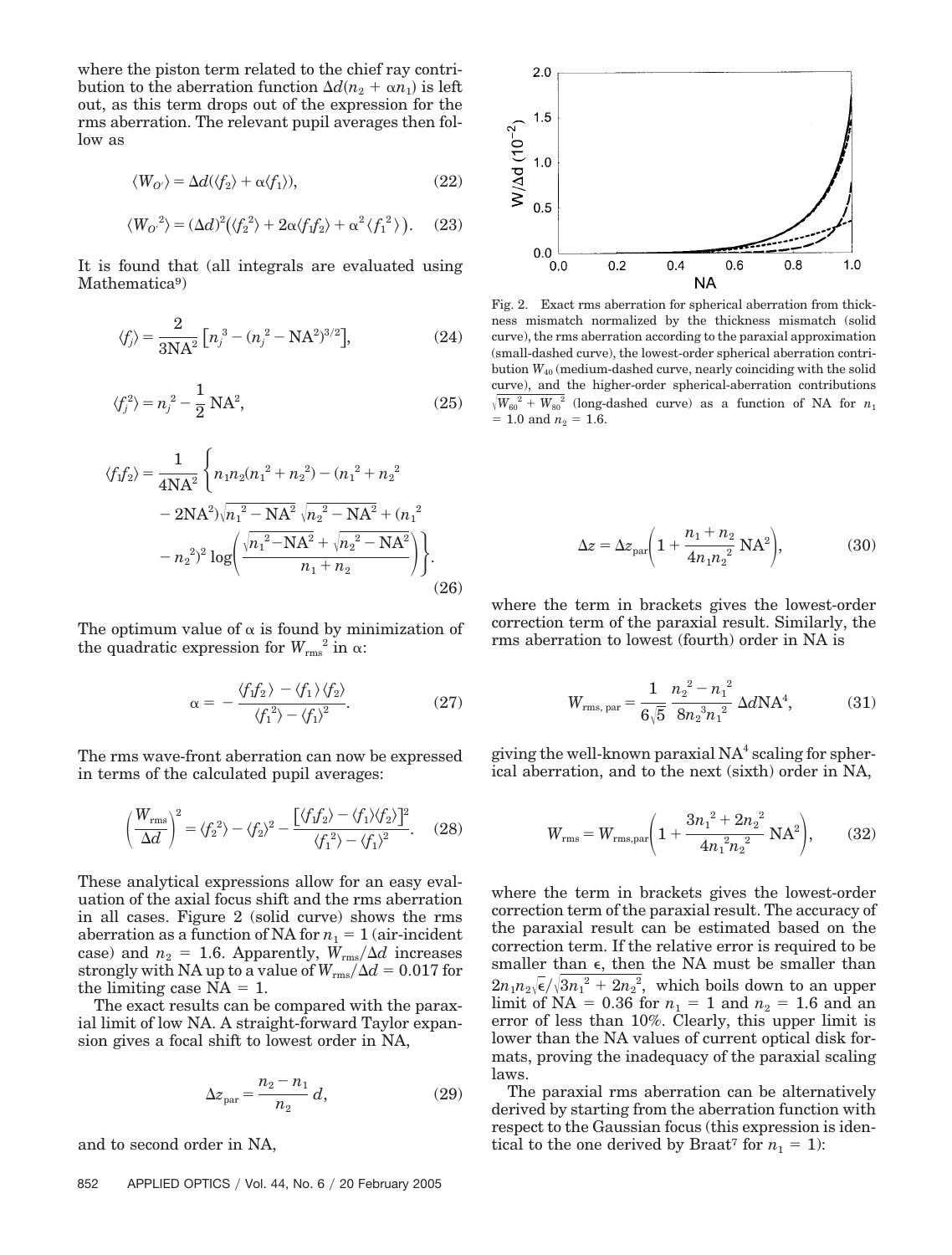

Fig. 3. Ratio of the exact rms aberration and the paraxial  $NA<sup>4</sup>$ estimate for spherical aberration from thickness mismatch (solid curve, left axis) and the ratio of the exact focal shift and the paraxial focal shift for spherical aberration from thickness mismatch (dashed curve, right axis) for  $n_1 = 1.0$  and  $n_2 = 1.6$ .

$$
W_{O'} = \Delta d \left( \sqrt{n_2^2 - N A^2 \rho^2} - \frac{n_1}{n_2} \sqrt{n_1^2 - N A^2 \rho^2} - \frac{n_2^2 - n_1^2}{n_2} \right).
$$
 (33)

A Taylor expansion in  $\rho$ NA gives to lowest order the fourth-order Seidel term:

$$
W_{\text{par}} = \frac{n_2^2 - n_1^2}{8n_2^3n_1^2} \Delta d\mathbf{N} A^4 \rho^4. \tag{34}
$$

The choice of the Gaussian focus as reference point does not give rise to a minimum rms aberration in the paraxial limit. In order to find the paraxial diffraction focus, a defocus term must be added to  $W_{\text{par}}$ , and the rms value of the resulting aberration function must be minimized. This is a common practice in optical design, described in, e.g., Ref. 10, and results in Eq. (31).

It appears that the paraxial results are far from accurate for the NA values in practical optical disk readout systems, as was already apparent from the Taylor expansion in NA. Figure 2 (small dashed curve) shows the paraxial result, and Fig. 3 shows the ratio of the focal shift and the paraxial focal shift  $\Delta z/\Delta z_{\text{par}}$  and the ratio of the true rms aberration and the paraxial rms aberration  $W_{\rm rms}/W_{\rm rms, par}$  as a function of NA for  $n_1 = 1$  and  $n_2 = 1.6$ . Clearly, both ratios increase with NA, very steeply when  $NA \rightarrow 1$ . For  $NA = 0.50$  (CD), the deviation of  $\Delta z$  from  $\Delta z$ <sub>par</sub> is only 7%, for  $NA = 0.54$  (DVD) it is already 13%, and for  $NA = 0.85$  (BD) it is even 27%. The low NA formula for the rms aberration underestimates the true aberration for  $NA = 0.50$  (CD) with a factor 1.24, for  $NA = 0.65$  (DVD) with a factor 1.48, and, for NA  $= 0.85$  (BD) even with a factor 2.20. Apparently, spherical aberration increases significantly more rapidly with NA than with the well-known  $NA<sup>4</sup>$  law.

An alternative to the Seidel expansion of the exact aberration function in powers of  $\rho$ NA is the expansion in Zernike polynomials of azimuthal order  $m = 0$ ,

 $Z_{2k}^{\ 0}(\rho) = P_k(2\rho^2 - 1)$ , where  $P_k(x)$  are the Legendre polynomials. The associated Zernike coefficients follow from the integrals

$$
A_{2k,0} = \frac{2k+1}{\pi} \int_{P} d^{2} \rho W_{O'}(\rho) Z_{2k}^{0}(\rho)
$$
  
= 2(2k + 1)  $\int_{0}^{1} d\rho \rho W_{O'}(\rho) Z_{2k}^{0}(\rho)$   
=  $\Delta dn_{2} \xi_{k} \left( \frac{NA}{n_{2}} \right) + \alpha \Delta dn_{1} \xi_{k} \left( \frac{NA}{n_{1}} \right),$  (35)

where the functions  $\xi_k(\epsilon)$  are given by

$$
\xi_k(\epsilon) = 2(2k+1) \int_0^1 \, \mathrm{d}\rho \, \rho \sqrt{1 - \epsilon^2 \rho^2} P_k(2\rho^2 - 1). \quad (36)
$$

For  $k = 0$  (piston),  $k = 1$  (defocus),  $k = 2$  (lowest-order spherical aberration), and  $k = 3$  (higher-order spherical aberration) it may be found (using Mathematica) that

$$
\xi_0(\epsilon) = \frac{1 - \sqrt{1 - \epsilon^2} (1 - \epsilon^2)}{3\epsilon^2},\tag{37}
$$

$$
\xi_1(\epsilon) = \frac{(8 - 10\epsilon^2) - \sqrt{1 - \epsilon^2} (8 - 6\epsilon^2 - 2\epsilon^4)}{15\epsilon^4},
$$
\n(38)

$$
\xi_2(\epsilon) =
$$
\n
$$
\frac{(96 - 168\epsilon^2 + 70\epsilon^4) - \sqrt{1 - \epsilon^2 (96 - 120\epsilon^2 + 22\epsilon^4 + 2\epsilon^6)}}{105\epsilon^6},
$$
\n
$$
(39)
$$

$$
\xi_3(\epsilon) = \frac{(640 - 1440\epsilon^2 + 1008\epsilon^4 - 210\epsilon^6)}{315\epsilon^8} - \frac{\sqrt{1 - \epsilon^2 (640 - 1120\epsilon^2 + 528\epsilon^4 - 46\epsilon^6 - 2\epsilon^8)}}{315\epsilon^8}.
$$
\n(40)

Analytical expressions for  $k > 3$  can also be found but are not listed here. It appears that the largest contribution to the overall rms aberration is from the (lowest-order) spherical aberration coefficient  $A_{40}$ . Figure 2 shows the contribution to the total rms aberration from  $A_{40}$  (medium-dashed curve) and from the higher-order spherical aberrations  $A_{60}$  and  $A_{80}$ (long-dashed curve). The  $A_{40}$  line nearly coincides with the total rms line, apart from the region very close to  $A_{40}$ . The higher-order spherical aberrations contribute significantly only in this region. For  $n_1$  $= 1, n_2 = 1.6$ , the approximation of the total rms aberration with the lowest-order Zernike contribution  $A_{40}$  is accurate within 0.2% for NA = 0.50 (CD),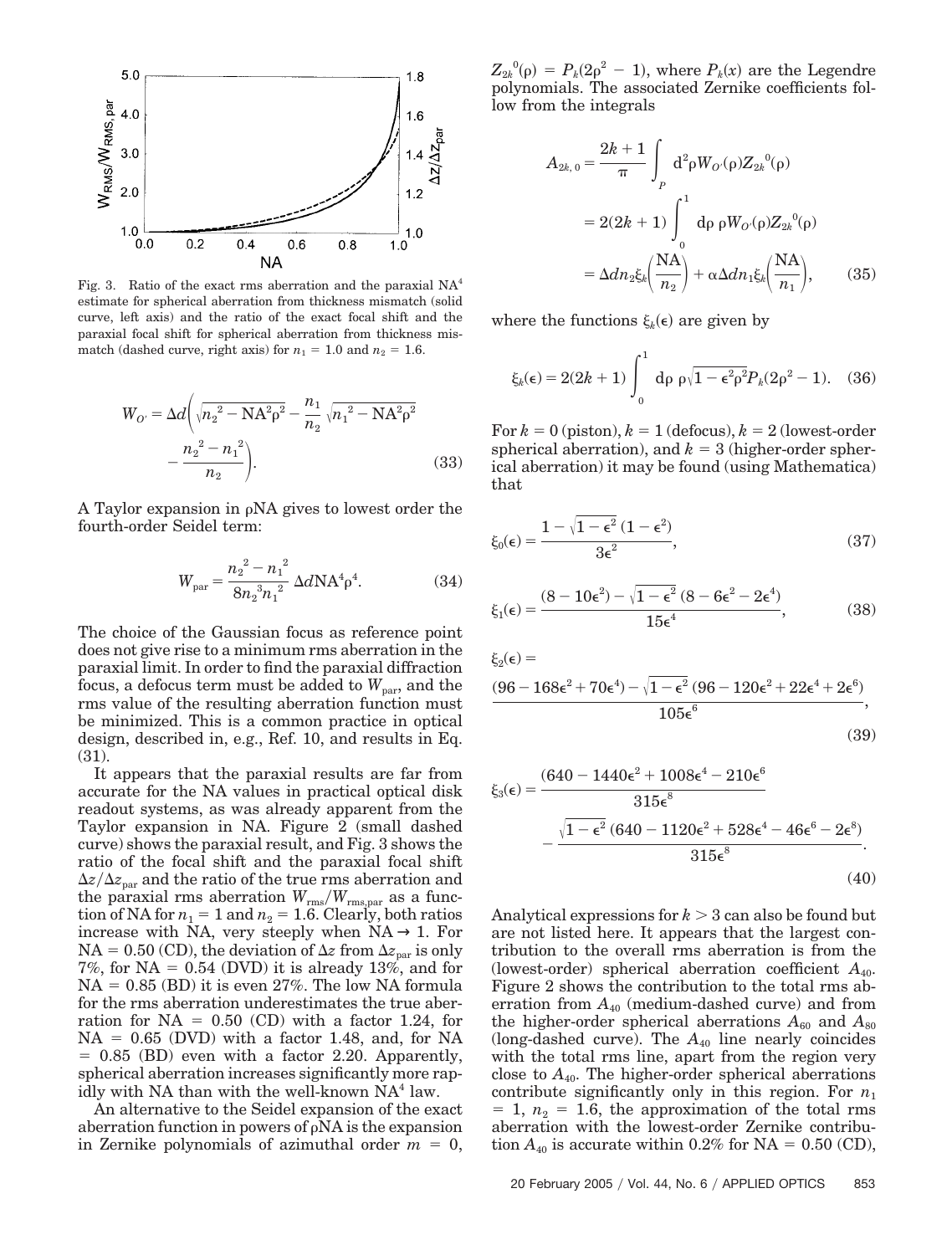within 0.5% for  $NA = 0.65$  (DVD), and within 2.3% for  $NA = 0.85$  (BD). It may be concluded that the expansion in Zernike terms converges much faster than the expansion in Seidel terms for the relevant NA values.

The sensitivity for defocus can be analyzed in much the same way. An axial displacement  $\Delta z$  of the lens that converges the beam to *O* results in an aberration function:

$$
W = \Delta z (\sqrt{n_1^2 - N A^2 \rho^2} - n_1).
$$
 (41)

It follows that the rms aberration may be expressed in terms of the averages of the function  $f_1$  as

$$
\left(\frac{W_{\rm rms}}{\Delta z}\right)^2 = \langle f_1^2 \rangle - \langle f_1 \rangle^2. \tag{42}
$$

In the paraxial limit this evaluates to

$$
\left(\frac{W_{\rm rms}}{\Delta z}\right)^2 = \frac{\rm NA^4}{48n_1^2}.\tag{43}
$$

According to the Maréchal criterion,<sup>8</sup> the spot is a so-called diffraction-limited spot if the Strehl ratio is above  $1 - \pi^2/48 \approx 0.8$ , or, equivalently, if the rms aberration is below  $\lambda/8\sqrt{3}$  = 0.072  $\lambda$ . This corresponds to a peak-valley value of the defocus aberration function equal to  $\lambda/4$  and gives the paraxial depth of focus (the maximum defocus value for which the spot is diffraction limited) as  $\Delta z = n_1 \lambda / 2NA^2$ . Equation (42) gives the nonparaxial corrections to the depth of focus. Clearly, the defocus sensitivity increases with NA. This implies that the actuator that controls the position of the objective lens along the optical axis, which is needed to keep the scanning spot in focus, needs to satisfy more stringent requirements as the NA increases.11

## **4. Disk Tilt and Coma**

We consider the coma resulting from tilting the plate of thickness  $d$  over an angle  $\beta$  in the  $xz$  plane. The plate normal is thus  $\hat{n} = (-\sin \beta, 0, \cos \beta)$ . It is convenient to introduce a new coordinate frame, the *xyz* frame. It is obtained from the *xyz* frame by rotating around the  $y$  axis over an angle  $\beta$ . The components of the ray vectors parallel to the plate are here the  $x'$  and  $y'$  components:

$$
g_{1x'} = g_{2x'}
$$
  
= cos  $\beta$  g<sub>1x</sub> + sin  $\beta$  g<sub>1z</sub>  
= -cos  $\beta$  NAp cos  $\theta$  + sin  $\beta \sqrt{n_1^2 - NA^2 \rho^2}$ , (44)

$$
g_{1y'} = g_{2y'} = -\text{NA}\rho \sin \theta. \tag{45}
$$

The perpendicular components are just the  $z'$  components:

$$
g_{1z'} = -\sin \beta g_{1x} + \cos \beta g_{1z}
$$
  
= sin  $\beta$ NAp cos  $\theta$  + cos  $\beta \sqrt{n_1^2 - NA^2 \rho^2}$ , (46)

$$
g_{2z'} = \sqrt{n_2^2 - g_{1x'}^2 - g_{1y'}^2}
$$
  
=  $[n_2^2 - (\cos \beta \text{ NA } \rho \cos \theta - \sin \beta \sqrt{n_1^2 - \text{NA}^2 \rho^2})$   
+  $\text{NA}^2 \rho^2 \sin^2 \theta]^{1/2}$ . (47)

The aberration function for the reference point *O* is then (leaving out the piston contribution from the chief ray for brevity)

$$
W_O = d[n_2^2 - (\cos \beta \text{ NAp} \cos \theta - \sin \beta/n_1^2 - \text{NA}^2 \rho^2)^2
$$
  
+ 
$$
\text{NA}^2 \rho^2 \sin^2 \theta^{1/2} - d(\sin \beta \text{NAp} \cos \theta
$$
  
+ 
$$
\cos \beta \sqrt{n_1^2 - \text{NA}^2 \rho^2}
$$
  
= 
$$
d\sqrt{n_2^2 - n_1^2 \sin^2 \beta} \sqrt{1 - t} - d(\sin \beta \text{NAp} \cos \theta
$$
  
+ 
$$
\cos \beta \sqrt{n_1^2 - \text{NA}^2 \rho^2}
$$
, (48)

with

$$
t = [-\sin(2\beta)NA\rho\cos\theta\sqrt{n_1^2 - NA^2\rho^2} + \cos(2\beta)NA^2\rho^2\cos^2\theta + \cos^2\beta NA^2\rho^2\sin^2\theta]/(n_2^2 - n_1^2\sin^2\beta).
$$
 (49)

This expression is identical to Braat's<sup>7</sup> for  $n_1 = 1$ (apart from the irrelevant contribution from the chief ray). The aberration introduced by a small disk tilt  $\beta$ follows from a Taylor expansion in  $\beta$  as

$$
W_O = \left( \sqrt{\frac{n_1^2 - \text{NA}^2 \rho^2}{n_2^2 - \text{NA}^2 \rho^2} - 1} \right) d\beta \text{NA}\rho \cos \theta. \quad (50)
$$

With a lateral focus shift  $\Delta x$ , the aberration function for the reference point  $O'$  can be written as

$$
W_{O'} = d\beta (h_2 + \mu h_1),
$$
\n(51)

where

$$
h_1 = \text{NAp} \cos \theta, \tag{52}
$$

$$
h_2 = \text{NAp} \cos \theta \sqrt{\frac{n_1^2 - \text{NA}^2 \rho^2}{n_2^2 - \text{NA}^2 \rho^2}},\tag{53}
$$

and

$$
\mu = \frac{\Delta x}{d\beta} - 1. \tag{54}
$$

In order to find the diffraction focus, we proceed similar to the case of spherical aberration. The relevant pupil averages are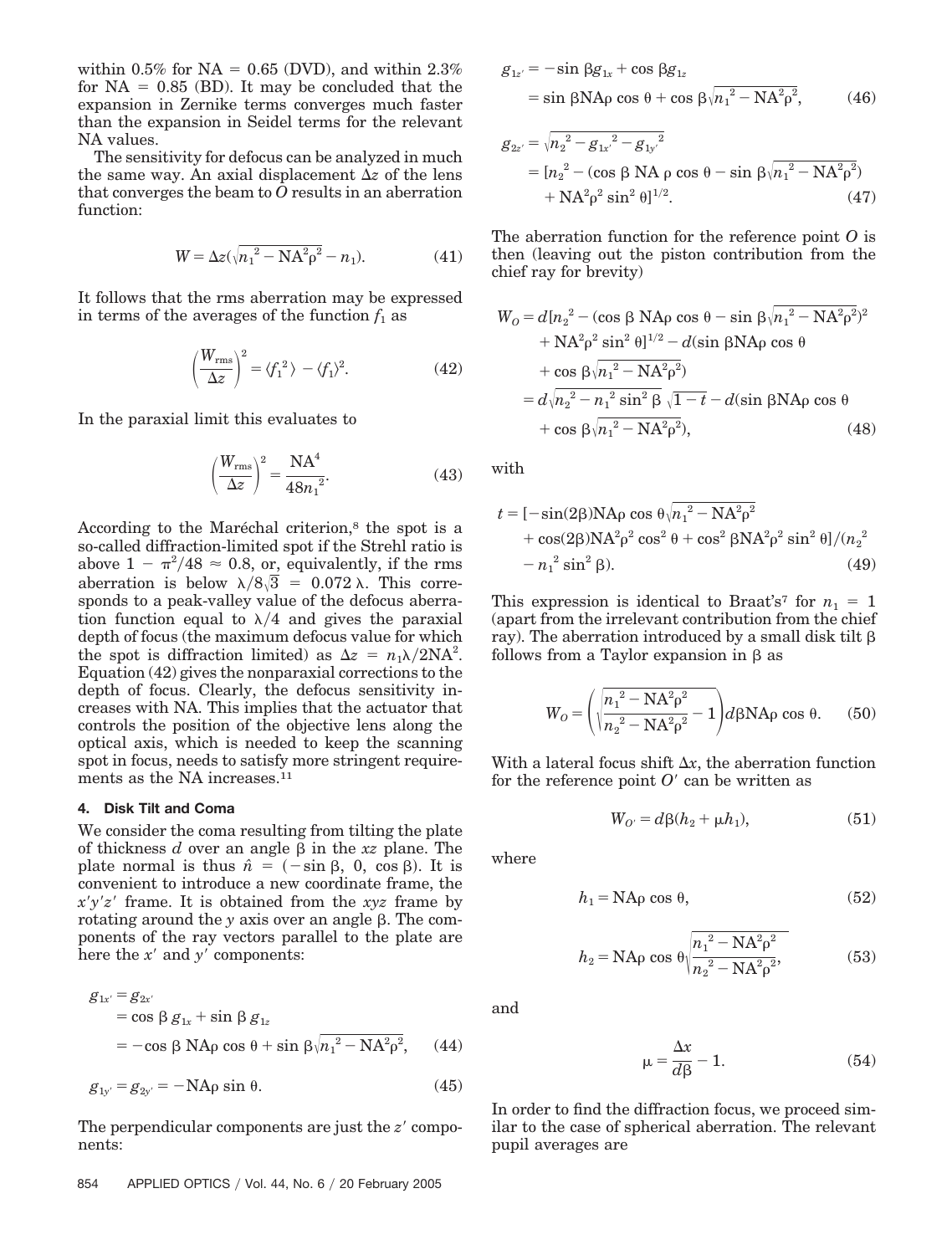$$
\langle h_1 \rangle = \langle h_2 \rangle = 0, \tag{55}
$$

$$
\langle {h_1}^2 \rangle = \frac{\text{NA}^2}{4},\tag{56}
$$

$$
\langle h_2^2 \rangle = \frac{1}{4NA^2} \left[ (2n_2^2 - 2n_1^2 + NA^2)NA^2 + 2n_2^2(n_2^2 - n_1^2) \log \left( \frac{n_2^2 - NA^2}{n_2^2} \right) \right],
$$
 (57)

$$
\langle h_1 h_2 \rangle = \frac{1}{8NA^2} \left[ n_1 n_2 (3n_2^2 - n_1^2) - (3n_2^2 - n_1^2) + 2NA^2 \sqrt{n_1^2 - NA^2} \sqrt{n_2^2 - NA^2} + (3n_2^2 + n_1^2)(n_2^2 - n_1^2) \log \left( \frac{\sqrt{n_1^2 - NA^2} + \sqrt{n_2^2 - NA^2}}{n_1 + n_2} \right) \right].
$$
\n(58)

The optimum value of  $\mu$  is given by

$$
\mu = -\frac{\langle h_1 h_2 \rangle - \langle h_1 \rangle \langle h_2 \rangle}{\langle h_1^2 \rangle - \langle h_1 \rangle^2} = -\frac{\langle h_1 h_2 \rangle}{\langle h_1^2 \rangle}.
$$
 (59)

The rms wave-front aberration can be expressed in terms of the calculated pupil averages as

$$
\left(\frac{W_{\rm rms}}{d\beta}\right)^2 = \langle h_2^2 \rangle - \langle h_2 \rangle^2 - \frac{\left[\langle h_1 h_2 \rangle - \langle h_1 \rangle \langle h_2 \rangle\right]^2}{\langle h_1^2 \rangle - \langle h_1 \rangle^2}
$$

$$
= \langle h_2^2 \rangle - \frac{\langle h_1 h_2 \rangle^2}{\langle h_1^2 \rangle}.
$$
(60)

Figure 4 (solid curve) shows the rms aberration as a function of NA for  $n_1 = 1$  (air-incident case) and  $n_2$  $= 1.6$ . Apparently,  $W_{\rm rms}/d/\beta$  increases strongly with  $\rm NA$  up to a value of  $W_{\rm rms}/d/\beta = 0.069$  for the limiting case  $NA = 1$ .

The exact results can be compared with the paraxial limit of low NA by a Taylor expansion in NA. The focal shift to lowest order in NA is

$$
\Delta x_{\text{par}} = \frac{n_2 - n_1}{n_2} d\beta,\tag{61}
$$

and to second order in NA

$$
\Delta x = \Delta x_{\text{par}} \bigg( 1 + \frac{n_1 + n_2}{3n_1 n_2^2} \, \text{NA}^2 \bigg),\tag{62}
$$

where the term in brackets gives the lowest-order



Fig. 4. Exact rms aberration for coma from disk tilt normalized by the product of substrate thickness and disk tilt angle (solid curve), the rms aberration according to the paraxial approximation (smalldashed curve), the lowest-order coma contribution  $W_{31}$  (mediumdashed curve, nearly coinciding with the solid curve) and the higher-order coma contributions  $\sqrt{W_{51}^2 + W_{71}^2}$  (long-dashed curve) as a function of NA for  $n_1 = 1.0$  and  $n_2 = 1.6$ .

correction term of the paraxial result. The rms aberration to lowest (third) order in NA is

$$
W_{\rm rms, par} = \frac{1}{3\sqrt{8}} \frac{{n_2}^2 - {n_1}^2}{2n_2^3 n_1} d\beta \, NA^3. \tag{63}
$$

giving the well-known paraxial  $NA^3$  scaling for coma, and to the next (fifth) order in NA

$$
W_{\rm rms} = W_{\rm rms, par} \left[ 1 + \frac{3(3n_1^2 + n_2^2)}{10n_1^2n_2^2} \text{NA}^2 \right], \qquad (64)
$$

where the term in brackets gives the lowest-order correction term of the paraxial result. If the relative error is required to be smaller than  $\epsilon$ , then the NA must be smaller than  $n_1 n_2 \sqrt{10\epsilon}/\sqrt{3(3n_1^2 + n_2^2)}$ , which boils down to an upper limit of  $NA = 0.39$  for  $n_1$  $= 1$  and  $n_2 = 1.6$  and an error of less than 10%.

The paraxial rms aberration can also be derived by starting from the aberration function with respect to the Gaussian focus:

$$
W_{O'} = \left(\sqrt{\frac{n_1^2 - NA^2 \rho^2}{n_2^2 - NA^2 \rho^2}} - \frac{n_1}{n_2}\right) d\beta N A \rho \cos \theta. \quad (65)
$$

The leading lowest-order term is Seidel coma:

$$
W_{\text{par}} = -\frac{n_2^2 - n_1^2}{2n_2^3n_1} d\beta \text{NA}^3 \rho^3 \cos \theta. \tag{66}
$$

The paraxial diffraction focus and rms aberration are obtained by adding a wave-front tilt term and minimizing the resulting rms, similar to the case of spherical aberration.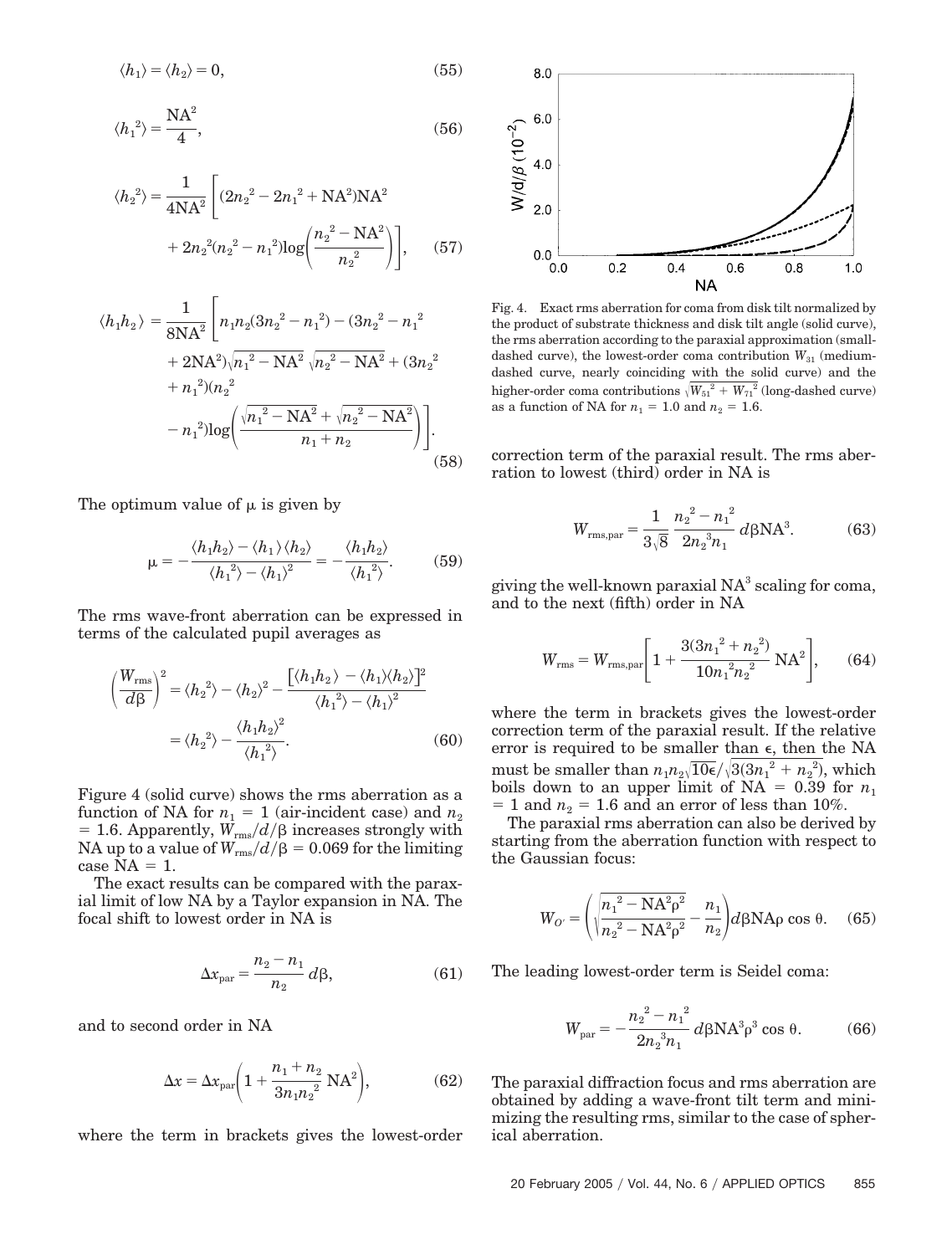Again, the paraxial results are inaccurate for the NA values in present optical disk readout systems. Figure 4 (small-dashed curve) shows the rms aberration according to the paraxial approximation; Fig. 5 shows the increases with NA of the ratio of the lateral focal shift and the paraxial focal shift  $\Delta x/\Delta x_{\text{nar}}$  and of the ratio of the true rms aberration and the paraxial rms aberration *W*rms*W*rms,par as a function of NA for  $n_1 = 1$  and  $n_2 = 1.6$ . For  $NA = 0.50$  (CD), the deviation of the focal shift from the paraxial result is only 9%, for  $NA = 0.65$  (DVD) it is already 17%, and for  $NA = 0.85$  (BD) it is even 36%. The ratio  $W_{\rm rms}/W_{\rm rms, par}$ is 1.19 for NA =  $0.50$  (CD), 1.37 for NA =  $0.65$  (DVD), and  $1.86$  for  $NA = 0.85$  (BD). Clearly, coma increases significantly more rapidly with NA than the wellknown  $NA^3$  law.

The resulting aberration function may be expanded in Zernike polynomials of azimuthal order  $m = 1$ . The associated Zernike coefficients follow from the integrals

$$
A_{2k+1,1} = \frac{4k+4}{\pi} \int_{P} d^2 \rho W_{O'}(\rho) Z_{2n+1}^{-1}(\rho) \cos \theta
$$
  
=  $d\beta N A \frac{n_1}{n_2} \zeta_k \left(\frac{N A}{n_1}, \frac{N A}{n_2}\right) + \mu d\beta N A \delta_{k0},$  (67)

where the function  $\zeta_k(\epsilon_1, \epsilon_2)$  is defined by

$$
\zeta_{k}(\epsilon_{1}, \ \epsilon_{2}) = 4(k+1) \int_{0}^{1} d\rho \ \rho^{3} \sqrt{\frac{1 - \epsilon_{1}^{2} \rho^{2}}{1 - \epsilon_{2}^{2} \rho^{2}}} P_{k}^{01} (2\rho^{2} - 1).
$$
\n(68)

For  $k = 0$  (wave-front tilt) and  $k = 1$  (lowest-order coma), these functions are

$$
\zeta_0(\epsilon_1, \ \epsilon_2) = \frac{1}{8\epsilon_1^3\epsilon_2^5} \left[ \epsilon_1 \epsilon_2 (3\epsilon_1^2 - \epsilon_2^2) - \epsilon_1 \epsilon_2 (3\epsilon_1^2 + 2\epsilon_1^2 \epsilon_2^2 + \epsilon_2^2) \sqrt{(1 - \epsilon_1^2)(1 - \epsilon_2^2)} + (\epsilon_1^2 - \epsilon_2^2)(3\epsilon_1^2 + \epsilon_2^2) \log \left( \frac{\epsilon_1 \sqrt{1 - \epsilon_1^2} + \epsilon_2 \sqrt{1 - \epsilon_1^2}}{\epsilon_1 + \epsilon_2} \right) \right], \quad (69)
$$

$$
\zeta_{1}(\epsilon_{1}, \ \epsilon_{2}) = \frac{1}{16\epsilon_{1}^{5}\epsilon_{2}^{7}} \Bigg[ \epsilon_{1}\epsilon_{2}(15\epsilon_{1}^{4} - 3\epsilon_{2}^{2} + 4\epsilon_{1}^{2}\epsilon_{2}^{2} - 12\epsilon_{1}^{4}\epsilon_{2}^{2} + 4\epsilon_{1}^{2}\epsilon_{4}^{2}) - \epsilon_{1}\epsilon_{2}(15\epsilon_{1}^{4} - 3\epsilon_{2}^{2} - 4\epsilon_{1}^{2}\epsilon_{2}^{2} - 2\epsilon_{1}^{4}\epsilon_{2}^{2} - 4\epsilon_{1}^{2}\epsilon_{4}^{2})\sqrt{(1 - \epsilon_{1}^{2})(1 - \epsilon_{2}^{2})} + (\epsilon_{1}^{2} - \epsilon_{2}^{2})(15\epsilon_{1}^{4} + 3\epsilon_{2}^{2} + 6\epsilon_{1}^{2}\epsilon_{2}^{2} - 12\epsilon_{1}^{4}\epsilon_{2}^{2} - 4\epsilon_{1}^{2}\epsilon_{4}^{2})\log\left(\frac{\epsilon_{1}\sqrt{1 - \epsilon_{2}^{2}} + \epsilon_{2}\sqrt{1 - \epsilon_{1}^{2}}}{\epsilon_{1} + \epsilon_{2}}\right)\Bigg]. \tag{70}
$$



Fig. 5. Ratio of the exact rms aberration and the paraxial  $NA<sup>3</sup>$ estimate for coma from disk tilt (solid curve, left axis) and the ratio of the exact focal shift and the paraxial focal shift for coma from disk tilt (dashed curve, right axis) as a function of NA for *n*<sup>1</sup>  $= 1.0$  and  $n_2 = 1.6$ .

Analytical expressions for higher-order coma coefficients can be obtained easily using Mathematica but are too lengthy to fit to the paper. It turns out that the coma of lowest order has the largest contribution to the total rms aberration, as can be seen in Fig. 4. The contribution to the total rms aberration from  $A_{31}$ (medium-dashed curve) nearly coincides with the total rms curve. A small deviation can be seen in the region very close to  $NA = 1$ , the only region in which the higher-order coma contributions from  $A_{51}$  and  $A_{71}$ (long-dashed curve) differ appreciably from zero. For  $n_1 = 1$ ,  $n_2 = 1.6$ , the approximation of the total rms aberration with the lowest-order Zernike contribution  $A_{31}$  is accurate within 0.07% for NA = 0.50 (CD), within 0.3% for  $NA = 0.65$  (DVD), and within 1.0% for  $NA = 0.85$  (BD). In conclusion, the expansion in Zernike terms converges much faster than the expansion in Seidel terms for the relevant NA values, just as for the case of spherical aberration.

## **5. Discussion**

The aberration sensitivities of the optical disk formats CD, DVD, AOD, and BD may be compared with each other using the exact values given in Table 1. The rms values are expressed in milliwaves  $(m\lambda)$ , as that is the relevant measure for the quality of the scanning focal spot. The Maréchal criterion (rms aberration below  $\lambda/8\sqrt{3} = 72$  m $\lambda$ ) gives a rule of thumb to calculate tolerances for thickness mismatch in micrometers and tolerances for disk tilt in degrees. From the values in Table 1, it is clear that the decrease in  $\lambda$  and the increase in NA greatly increases the sensitivities, and hence greatly decreases the tolerances for substrate-related imperfections. Especially the recently proposed AOD and BD formats have a small tolerance for disk tilt (AOD) and thickness mismatch (BD). Assuming that a third of the aberration budget of  $72 \text{ mA}$  may be spent on substrate-related aberrations, it follows that the disk tilt margin for AOD is only 0.1°, whereas the thickness mismatch margin for BD is only  $2.4 \mu m$ . These margins are difficult to attain in practice, meaning that an apparatus to write/read AODs must have a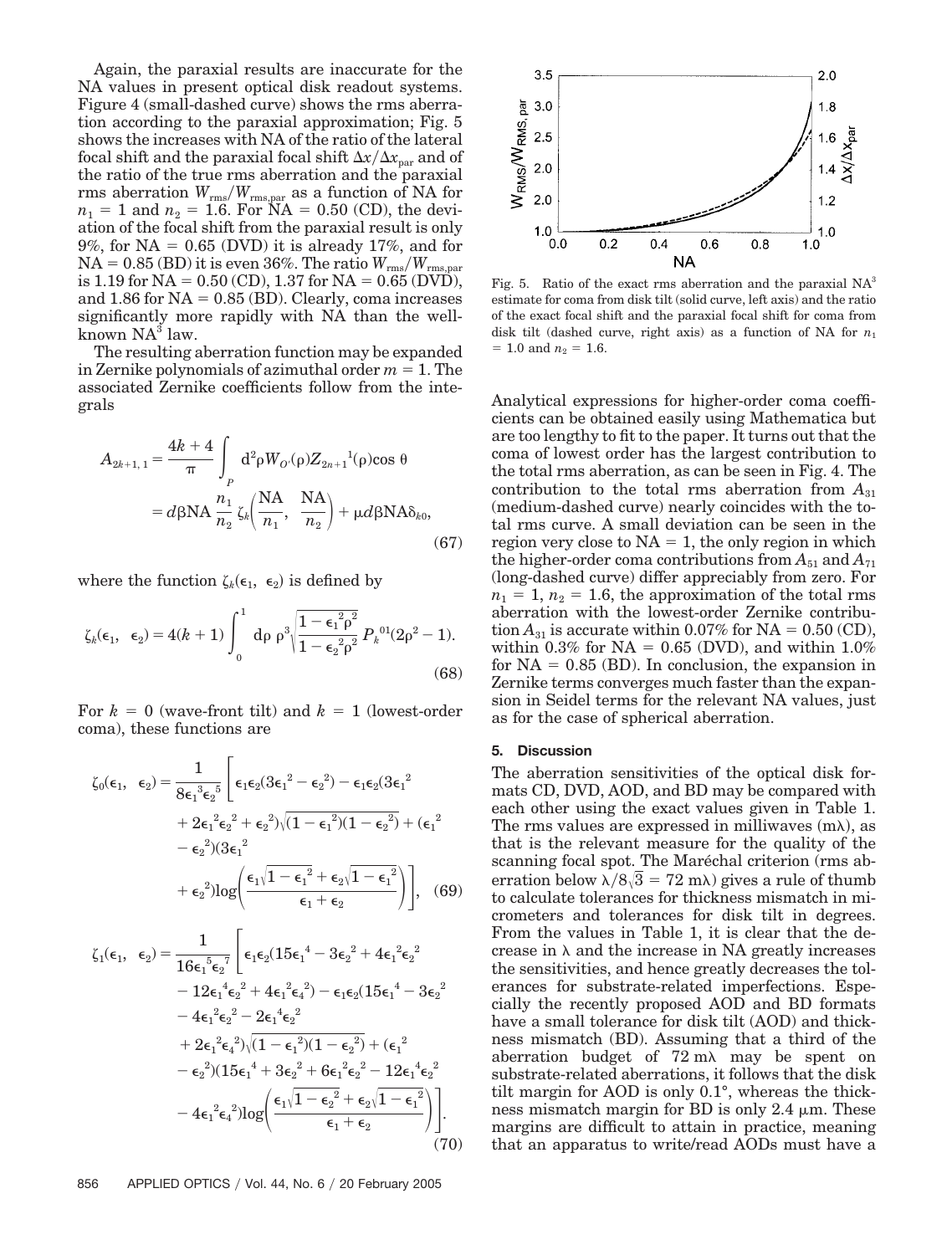|  | Table 1. Aberration Sensitivities of Optical Disk Formats |  |  |
|--|-----------------------------------------------------------|--|--|
|  |                                                           |  |  |

| Format           | $\Lambda$<br>$(\mu m)$ | NA            | d<br>$\textup{(mm)}$ | $DF^a$<br>$(m\lambda/\mu m)$ | CO <sup>a</sup><br>$(m\lambda$ /deg) | $SA^a$<br>$(m\lambda/\mu m)$ |
|------------------|------------------------|---------------|----------------------|------------------------------|--------------------------------------|------------------------------|
| $CD^b$           | 0.785                  | $0.45 - 0.50$ | $1.2\,$              | $39 - 49$                    | 63–89                                | $0.22 - 0.35$                |
| $\mathrm{DVD}^b$ | 0.655                  | $0.60 - 0.65$ | 0.6                  | 88-105                       | $101 - 134$                          | $0.97 - 1.42$                |
| <b>AOD</b>       | 0.405                  | 0.65          | 0.6                  | 171                          | 218                                  | 2.31                         |
| BD               | 0.405                  | 0.85          | 0.1                  | 332                          | 110                                  | 10.07                        |

*a* Sensitivities for defocus (DF), coma from disk tilt (CO), and spherical aberration from thickness mismatch (SA).

*b* The sensitivities are given for the NA values of a read-only drive (lower value) and for a writing drive (higher value).

correction mechanism for disk tilt,12,13 whereas an apparatus to write/read BDs must have a correction mechanism for thickness mismatch.14 The sensitivity for thickness mismatch is a problem for both AOD and BD when dual-layer disks are considered. The thickness of the spacer layer between the two data layers is taken to be 40  $\mu$ m (AOD) and 25  $\mu$ m (BD), and the objective lens is assumed to be corrected for the depth halfway between the two layers. The spherical aberration is then  $\pm 46$  m $\lambda$  for AOD, and  $\pm 126$  m $\lambda$  for BD, implying that both systems need means for spherical-aberration correction when duallayer disks are read/written.

The equations derived in this paper are valid for arbitrary NA, and arbitrary refractive indices  $n_1$  and *n*2, provided that all waves are propagating, i.e., provided that  $NA \leq n_1$  and  $NA \leq n_2$ . In particular, near-field optical disks may be considered. Here, a solid immersion lens of refractive index  $n_1$  is brought into near contact with the disk, so that the evanescent waves can tunnel through the subwavelength gap into the disk, so that the NA can be larger than the air-incident limit of one. For thermal control reasons, it is advisable to use a thin protective cover layer of refractive index  $n_2$ . Deviations in thickness of this cover layer from the nominal thickness will result in spherical aberration. It turns out that this spherical aberration is not excessively high in the region  $NA > 1$ , as naive expectations would have it. Instead, it is the difference in the refractive indices  $n_1$ and  $n_2$  and the deviation of NA from the smallest of the two refractive indices that control the aberration sensitivity. For example, for  $n_1 = 2.2$ ,  $n_2 = 1.7$ , NA  $= 1.4$ , and  $\lambda = 0.405 \mu m$ , the sensitivity for spherical aberration is 19.4 m $\lambda/\mu$ m, only a factor of 2 larger than for the case of BD, which is quite acceptable. It is mentioned that, although the gap between the solid immersion lens and the disk is small, the effects of it on the amplitude, phase, and polarization of the transmitted light cannot be neglected, and must be added to the spherical-aberration effect of thickness mismatch discussed here.

The formalism presented in this paper can be extended to (uniaxial) birefringent media as well. For the ordinary mode, there is no difference with isotropic media, for the extraordinary mode the ray vectors, which by definition are normal to the wave fronts, are not parallel anymore to the actual rays. However, this is of no importance for the optical path lengths, which are still given by the inner product of ray vectors and position vectors, similar to the formalism described in Section 2. The birefringent nature of the medium is expressed by the eikonal equation for the extraordinary ray vector **g***e*, which may be shown to satisfy an equation of the same form as the dispersion relation for the extraordinary-mode plane waves in a uniaxially birefringent medium.15 The study of the effect of birefringence on aberrations within the framework of geometrical optics is left for future work.

Teus Tukker and Benno Hendriks are thanked for suggestions to improve the manuscript.

#### **References**

- 1. M. K. Dekker, N. Pfeffer, M. Kuijper, W. M. Coene, E. R. Meinders, and H. J. Borg, "Blue phase-change recording at high data densities and data rates," in *Optical Data Storage 2000*, D. G. Stinson and R. Katayama, eds., Proc. SPIE **4090,** 28–35 (2000).
- 2. I. Ichimura, S. Masuhara, J. Nakano, Y. Kasami, K. Yasuda, O. Kawakubo, and K. Osato, "On-groove phase-change optical recording for a capacity of 25 GB," in *Optical Data Storage 2001*, T. Hurst and S. Kobayashi, eds., Proc. SPIE **4342,** 168– 177 (2001).
- 3. M. Kuijper, I. P. Ubbens, L. Spruijt, J. M. ter Meulen, and K. Schep, "Groove-only recording under DVR conditions," in *Optical Data Storage 2001*, T. Hurst and S. Kobayashi, eds., Proc. SPIE **4342,** 178–185 (2001).
- 4. T. Sugaya, "A basic concept for next generation DVD: 0.6 mm substrate disk technology using blue-violet laser," in *Optical Data Storage 2003*, M. O'Neill and N. Miyagawa, eds., Proc. SPIE **5069,** 278–280 (2003).
- 5. W. T. Welford, *Aberrations of Optical Systems* (Hilger, London, 1986).
- 6. G. Bouwhuis, J. Braat, A. Huijser, J. Pasman, G. van Rosmalen, and K. Schouhamer Immink, *Principles of Optical Disc Systems* (Hilger, London, 1985).
- 7. J. Braat, "Analytical expressions for the wave-front aberration coefficients of a tilted plane-parallel plate," Appl. Opt. **36,** 8459–8466 (1997).
- 8. M. Born and E. Wolf, *Principles of Optics, 6th ed.* (Cambridge University, Cambridge, UK, 1980).
- 9. S. Wolfram, *Mathematica. A System for Doing Mathematics by Computer, 2nd ed.* (Addison-Wesley, Reading, Mass., 1991).
- 10. W. J. Smith, *Modern Optical Engineering. The Design of Optical Systems, 2nd ed.* (McGraw-Hill, Boston, Mass., 1990).
- 11. P. Asthana, B. I. Finkelstein, and A. A. Fennema, "Rewritable optical disk drive technology," IBM J. Res. Dev. **40,** 543–558 (1996).
- 12. S. Stallinga, J. J. Vrehen, J. Wals, E. Stapert, and E. Verstegen, "Liquid crystal aberration compensation devices," in *Optical Storage and Information Processing*, H.-P. D. Shieh and T. D. Milster, eds., Proc. SPIE **4081,** 50–56 (2000).